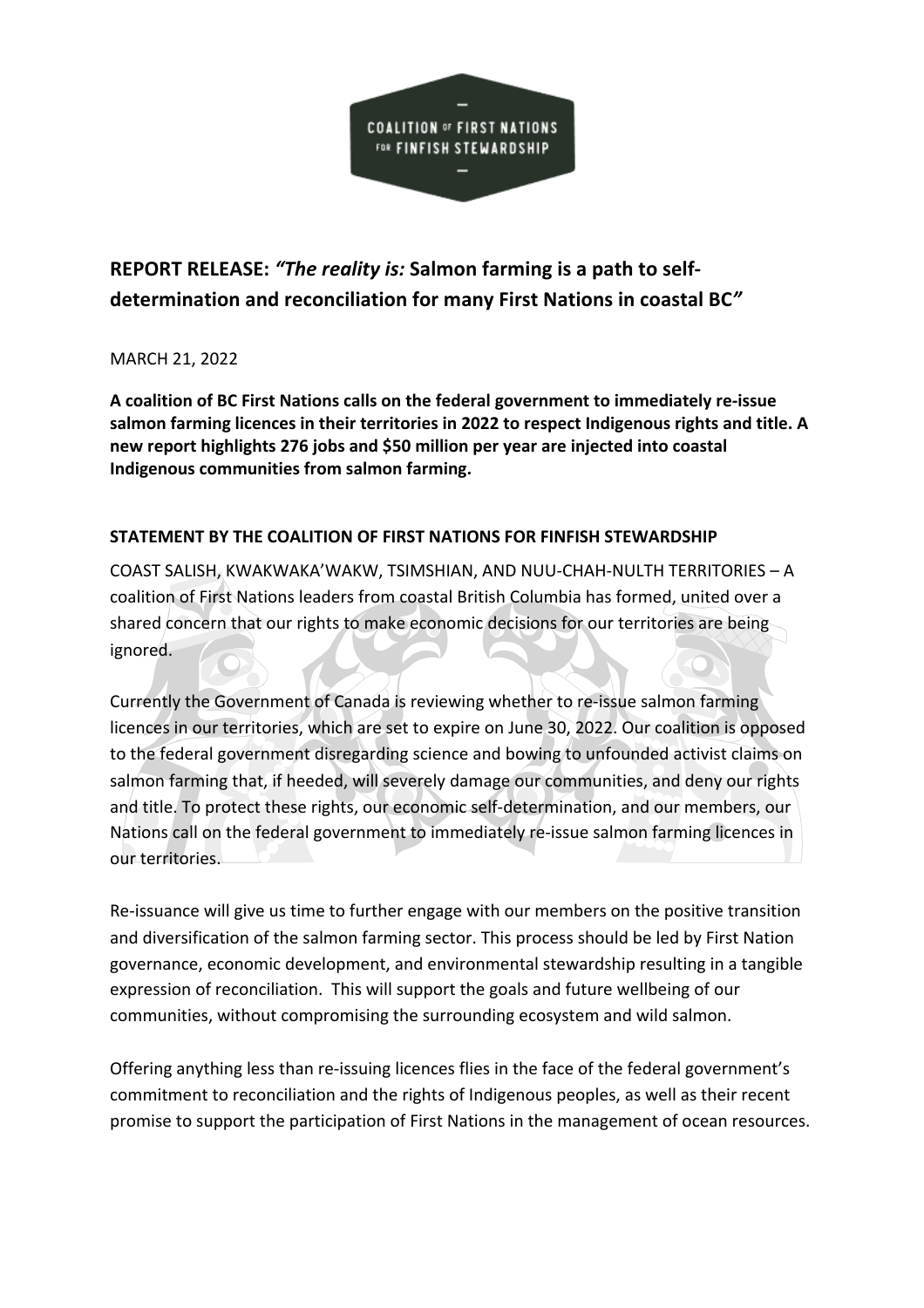DFO Minister Joyce Murray is listening to everyone but the Nations that will suffer the most if licences aren't renewed. To date, many of the chiefs and leaders in our coalition have reached out to the Minister and they have either been ignored or told that the Minister will go ahead with her agenda to transition farms out of the water in their territories, despite their concerns, and without their input or consent. This is not reconciliation.

True reconciliation would see individual Nations decide how the sector fits into their waters and communities as the original participants in the coastal, Blue Economy. Moving to landbased salmon farming is not an option for the majority of our Nations, and if this is forced by government, our communities will lose the sector and all the benefits that come with it. We will suffer. Many will return to poverty and as the leaders and protectors of our Nations, we cannot allow that to happen.

A survey of our producer partners and major suppliers to the industry indicates that the direct combined primary economic benefits to First Nations in coastal BC are \$50 million annually in the form of:

- more than 276 full-time, meaningful jobs,
- benefit sharing,
- contracts with Indigenous-owned companies that provide further employment.

These numbers multiply when the impact of indirect and induced economic activity are factored in. Employment in the sector is often more than a 'job' for our people and represents a career where Indigenous individuals can advance without leaving their communities. Providing year-round employment in impoverished, often remote areas has the double benefit of lifting entire families away from dependence on social assistance. As our relationships with the farmed salmon sector continue to strengthen and diversify, the ability to keep these jobs and economic benefits within our communities will only increase.

Salmon farming has lifted entire coastal Indigenous communities out of poverty. It injects money into our communities, creates meaningful employment for our members, provides opportunities for First Nations-owned business to supply the sector, and funds projects that contribute to the wellness of our people and wild salmon.

As coastal Nations, wild salmon are our priority, and we would not put centuries of stewardship at risk for short-term gains. Participating Nations of this coalition recognize science shows that responsible salmon farming does not adversely impact wild salmon. Companies are held accountable for their actions, and we ensure they are committed to the constant improvement of their practices through technology and innovation.

The ongoing development of relationships with the sector has seen First Nations taking on governance roles that have resulted in oversight of salmon farming within their traditional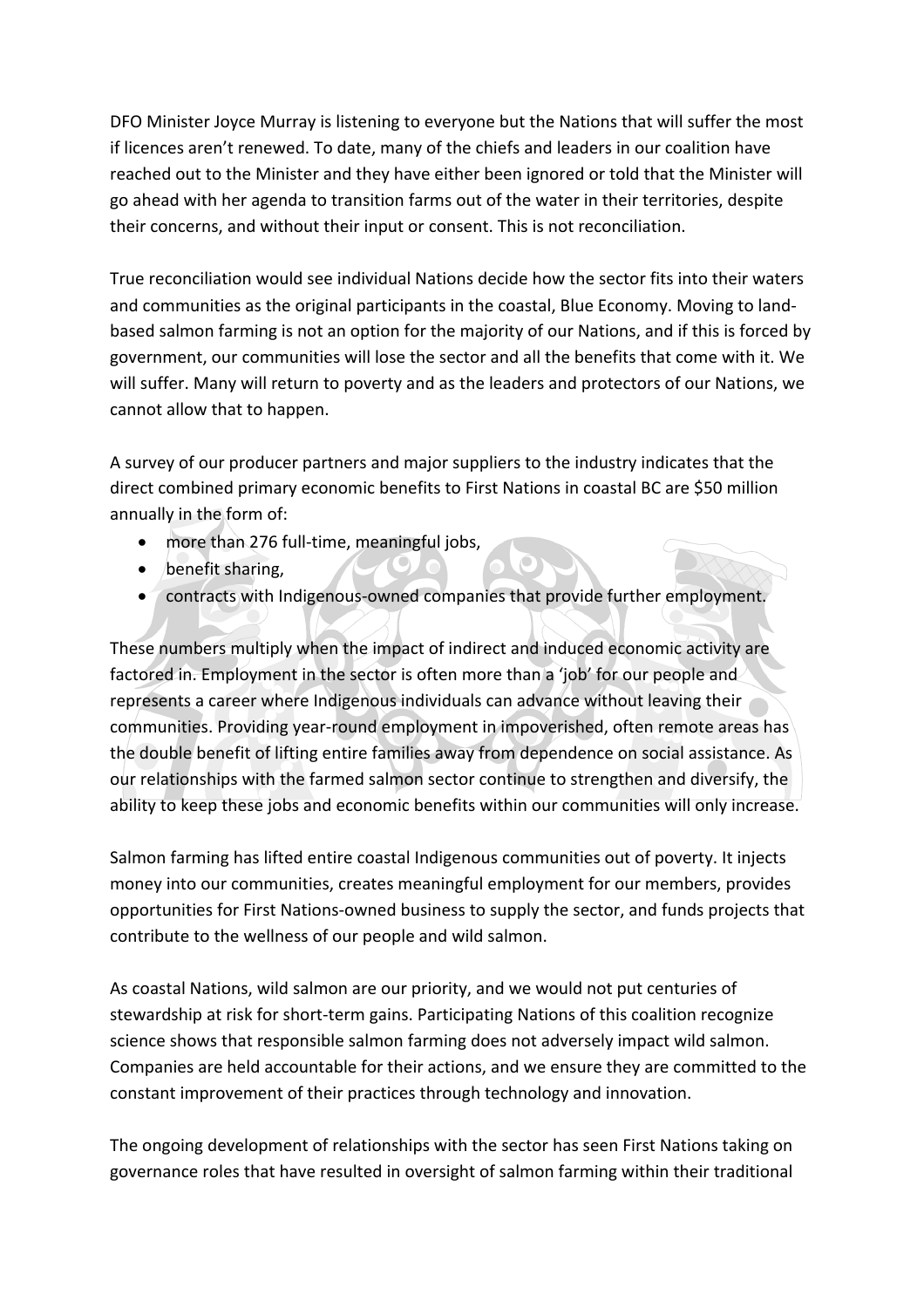territories, which is true reconciliation in action. In some cases, many of our Nations are already conducting oversight of these salmon farms in our territories with environmental monitoring and Guardian programs.

By managing the waters and its resources which we have overseen for millennia, coastal First Nations are positioned to lead Canada's Blue Economy, encourage new investment and innovation, create good jobs for our members, and work together to recover from the economic impacts of the pandemic.

Our coalition is calling on the federal government to recognize our rights and title in managing marine resources in our territories and re-issue salmon farming licences in 2022.

Re-issuing these licences with a minimum five-year term gives us time to properly engage with our members, government, and with the sector on 2025 aquaculture transition plans. There must be room for each plan to be unique and tailored to individual Nations' values, socio-economic priorities, regional characteristics, and environmental conditions.

We expect these transition plans to respect each Nation's asserted governance model and the true spirit of reconciliation; to represent our autonomous yet connected voices; to respect our rights and title; and to deliver positive outcomes for our communities, for our territories' unique ecosystems, and for all of coastal British Columbia.

# **Key facts:**

- Many Canadians have been led to believe that all BC First Nations are actively opposed to salmon farming, but the reality is otherwise.
- Seventeen First Nations have a variety of agreements and business arrangements with finfish aquaculture companies with the longest going back over two decades.
- These 17 Nations make up much of the south coast of British Columbia, with supply lines in the Fraser Valley, processing plants on the Lower Mainland, and transport contracts across BC.
- Moving to land-based farming in their territories is not geographically nor financially possible for many of these Nations; if forced onto land, these communities will lose salmon farming completely.
- The direct economic benefits to First Nations in coastal BC exceed \$50 million annually through more than 276 full time jobs, benefit payments, and contracts with indigenousowned companies who provide further employment to First Nations communities
- In total, when indirect and induced economic activity is factored in, First Nation interests in BC's farmed salmon sector on and off reserves are estimated to generate \$83.3 million in economic activity, \$47.8 million in GDP, and 707 jobs earning \$36.6 million in wages per year.